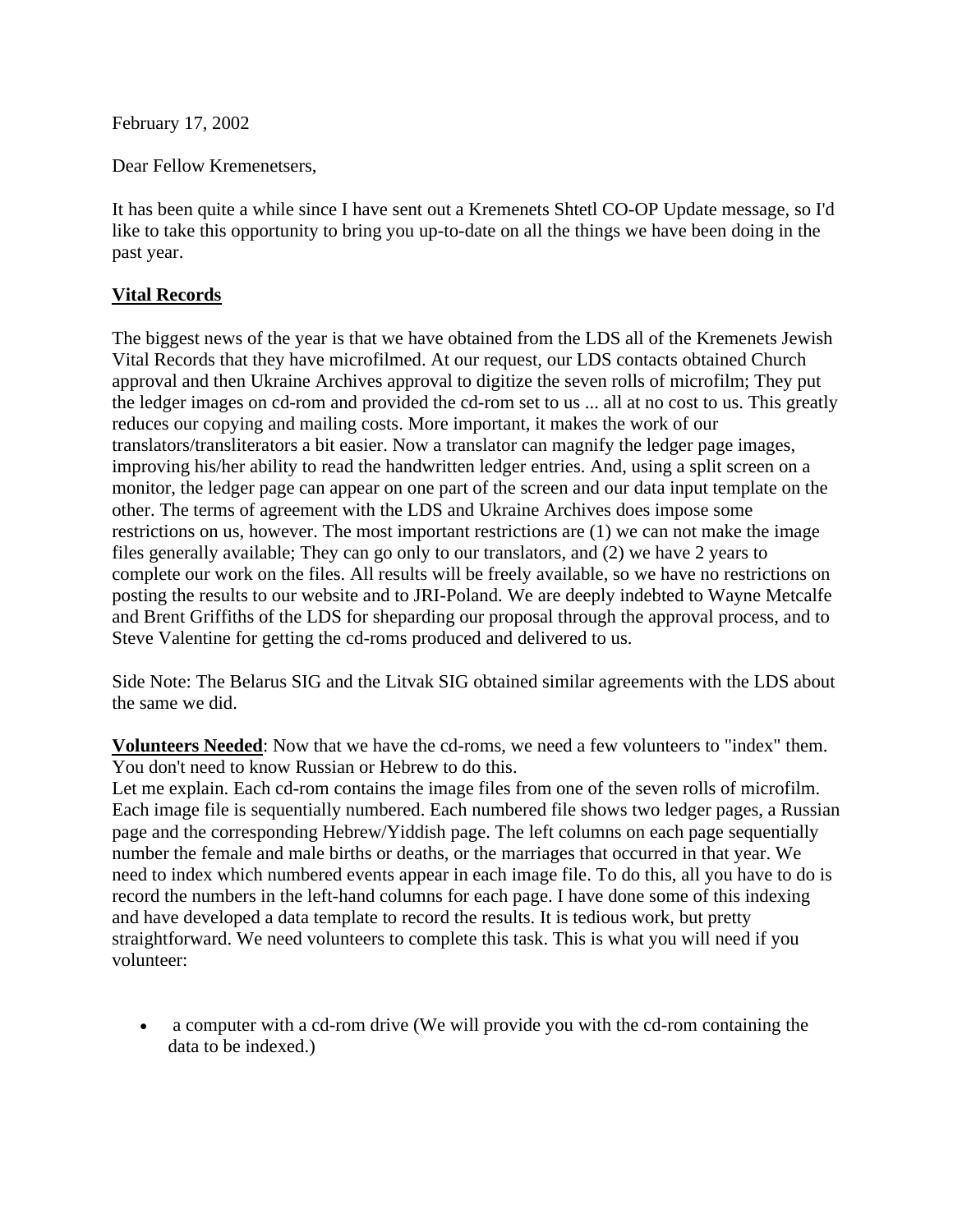an imaging program on your computer that allows you to view the .tif images from the cd-rom (Microsoft Picture-It and Microsoft Photo Editor both work. Photo Editor is on the Microsoft Office cd-rom, but it requires separate installation.)

• a word processing program in which you can load the data input template. (We will provide you with the template and with a file showing the data that has been input to date.)

Indexing will allow us to locate, quickly, the file containing any particular record. If you can help, or if you have any questions about what is involved, please contact me [\(rondoctor@earthlink.net\)](mailto:rondoctor@earthlink.net).

**Vital Records translalations that have been completed**: Until now, we have relied entirely on our fellow Kremenetsers to work as volunteer translators/transliterators. About a dozen of you have stepped forward to help. As a result, we have completed initial translation of the 1870 birth records, and the 1870 through 1872 death records, a total of 974 records out of the 15,000 we have. I'm sorry to say that I've been a bottleneck in getting the actual records on-line to the JRI-Poland site. However, we are taking steps to accelerate this effort. In the meantime, we have posted the surnames that appear in these records. They appear on the Kremenets section of the JRI-Poland website. Go to [http://www.jewishgen.org/jri-pl/jripldat.htm.](http://www.jewishgen.org/jri-pl/jripldat.htm) Scroll down the list until you get to Kremenets. There you will find the Surname List. It is indexed to indicate where in each source the surname was found.

Together with names obtained from our Yizkor Book translations (see below), we now have identified more than 1,500 names. Of those there are 415 different surnames and 257 different given names.

In addition to the names of people, we are extracting the names of towns mentioned in the vital records, and indexing where in the records they are mentioned. So far, we have a list of 47 different towns, most of them fairly close to Kremenets. We will make this list available to our Kremenetser group in the near future.

Many thanks to our volunteer translators: **Al Bell, Yael Driver, David Dubin, Gary Khusidman, Rick Liftig, Peggy Pearlstein,** and **Alan Shuchat** for leading the way on these translations, and to **Adam Bronstein** for translating the column headings..

**Using Professional Translators for Vital Records Translations**: Translating/transliterating the vital records has turned out to be much more difficult and time consuming than we anticipated. (Ask any of our volunteers about this!) Reading the old, handwriting is hard, despite the transliteration aides we have developed, so progress has been steady, but slow.

Now we are considering supplementing our volunteers with paid professional translators. Sheree Roth, Co-Coordinator of the CO-OP, is working to identify suitable professionals and to determine the lowest reasonable cost to get this work done. So far she has been in touch with 46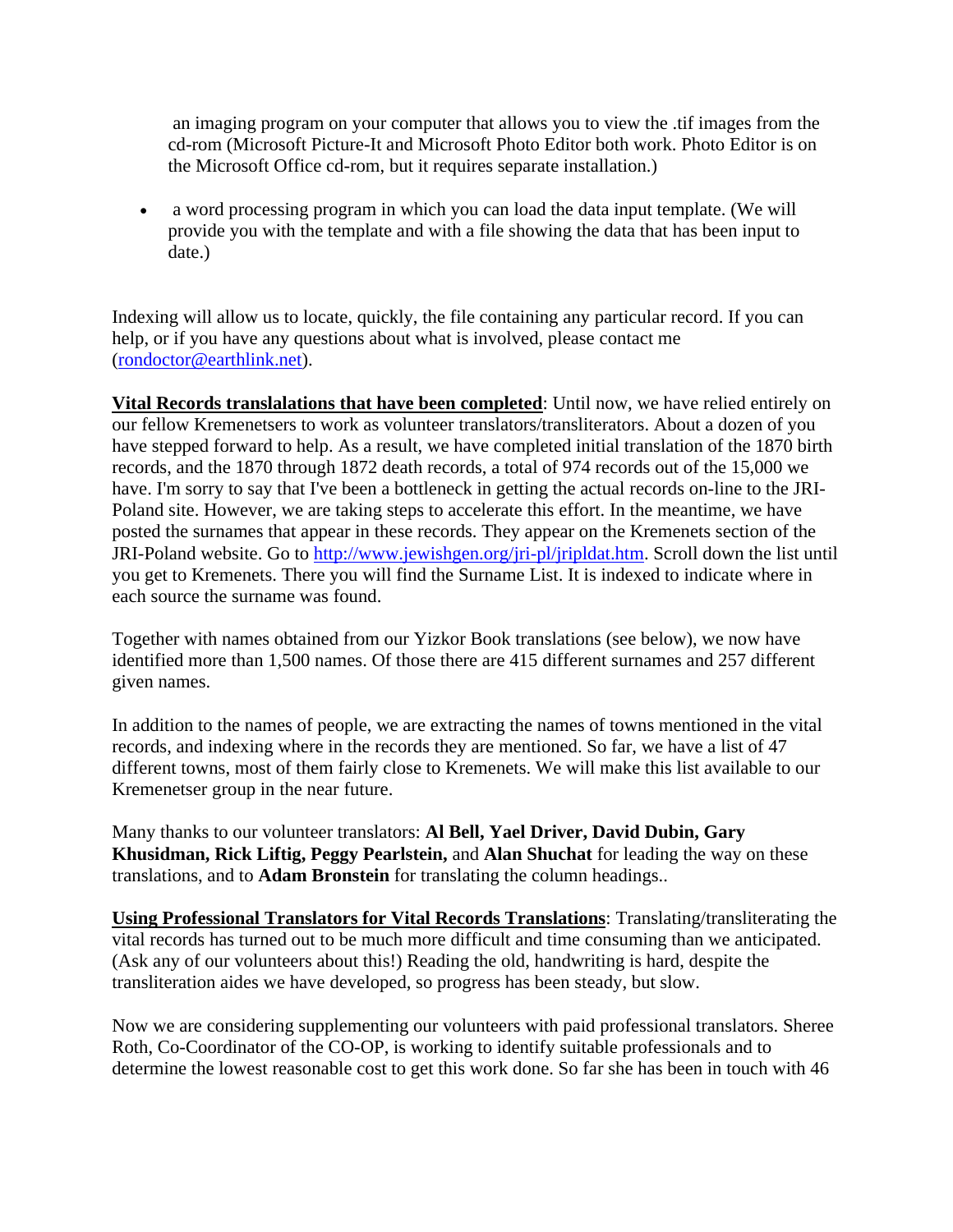translators. She has received bids ranging from \$.17 to \$5.00 per single record. (Do the math ... That's a lot of money!)

Sheree will soon let you know what the results of this search are. Be sure to look for her message. If we can hire several professional translators we will be able to complete this part of the vital records translation in a timely manner, and all of us will have a better chance of extending our ancestral lines back to the 1850s and perhaps even earlier.

## **Yizkor Book Translation Project**

As most of you know, in the two decades after World War 2, the Organization of Kremenets Emigrants published two Yizkor Books, one in Tel Aviv in 1954, the other in Buenos Aires in 1965. Our translation efforts have been focused on the Tel Aviv book. So far, we have translated about 110 pages of the 454 page book. The translation is on-line, complete with included figures and photos, at the JewishGen Yizkor Book website

[\(http://www.jewishgen.org/yizkor/kremenets/kremenets.html\)](http://www.jewishgen.org/yizkor/kremenets/kremenets.html). An addition to the translation was posted in early February, so if you haven't been to the website recently, be sure to visit and peruse the book. When you do, be sure to take a look at the Names Index, which we added to the translation to help you find people listed in the book. We also have included names from this and other Kremenets Yizkor Books in the Kremenets Surname List on JRI-Poland.

Many thanks to **Rob Goldstein**, **Aya Betensky**, **David Dubin**, **Rabbi and Mrs. Ben Friedman**, **Sari Havis, Jack Horbal, Barbara Lipkin, Thia Persoff, Elliott Raisen, Aviv Tzur, and Steve Wien** for contributing translations to the Yizkor Book project. In addition, we owe thanks to **Shalom Bronstein, Jules Feldman, David Goldman, Alan Hirshfeld, and David Wilk** for their translation assistance on the project.

Thanks to **Peter Kardon**, we now have the Buenos Aires Yizkor Book digitized and on cd-rom. In the next few months we will consider ways to distribute this book to our members, as well as the pages of the Tel Aviv book we have digitized and translated so far. To raise money for completing these translations, it has been suggested that we offer copies of the cd-rom to those who make some (as yet undesignated) minimum contribution to the Kremenets Yizkor Book project. I would like to hear your thoughts on this proposal, and on what the contribution should be. If you have any comments, please send them to me at [rondoctor@earthlink.net.](mailto:rondoctor@earthlink.net)

**The Booklet Series**: In addition to the two Yizkor Books, from 1967 through 1982 the Organization of Kremenets Emigrants, published a series of at least 18 booklets. Most of them were titled, Kol yotzei Kremenits b'Yisrael v'batfutsot (Voices of those who departed Kremenets, in Israel and the Diaspora). The booklets were published in Tel Aviv and distributed to Kremenetsers worldwide through representatives in New York, Buenos Aires, and Winnipeg. **Norm Kagan**, whose father, **William Kagan**, was the New York representative of the Kremenets landsmanshaft has donated copies of all booklets he had to the CO-OP and to YIVO. We have added these Booklets (each 50 to 70 pages long) to our list of items to be translated.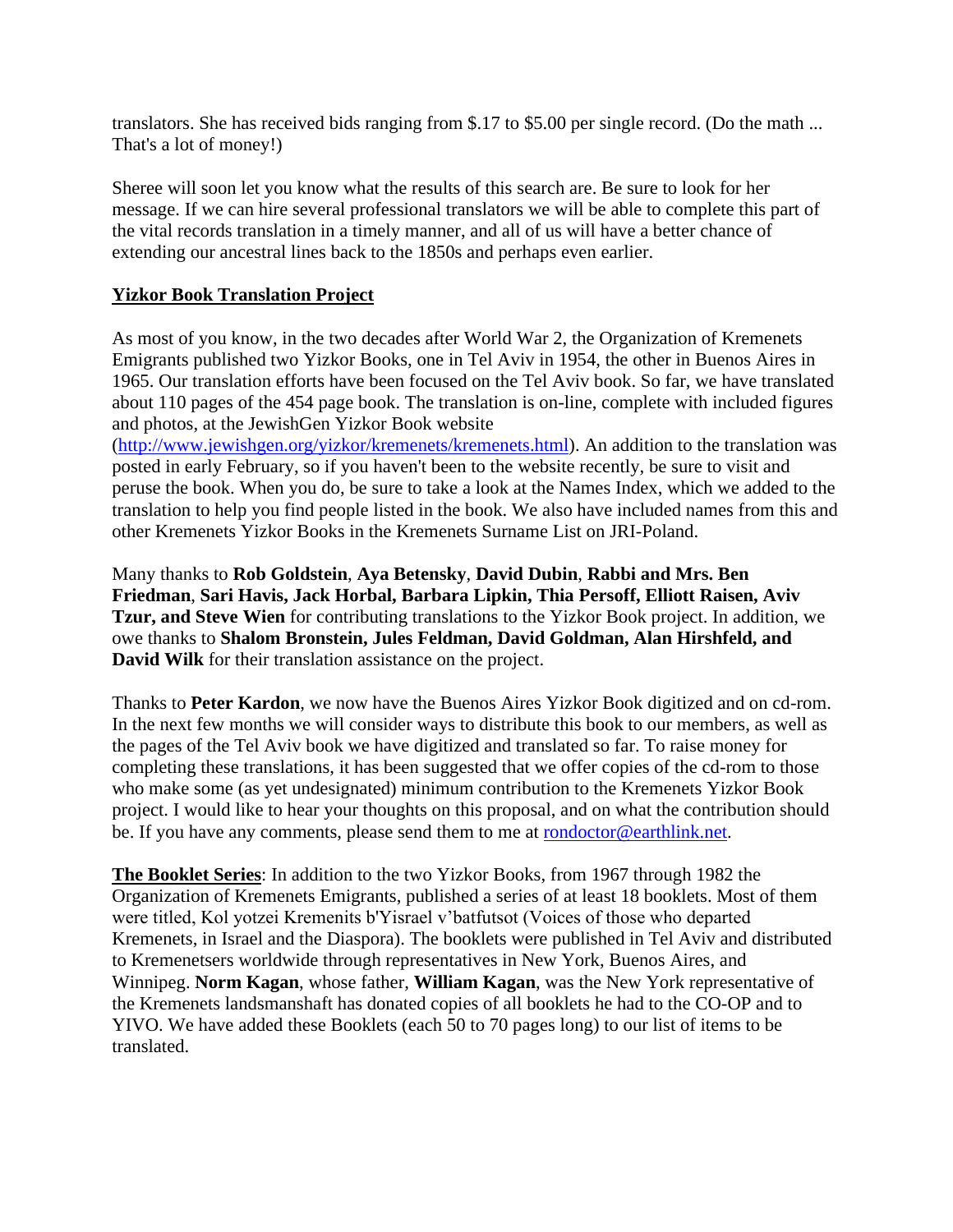However, several of the published Booklets are missing from our collection. They are Booklets #3 through #7, #9, #13, and #17, plus any numbered greater than #18. If any of you have one of these missing Booklets in your possession, I ask you to make a copy and send it to me, so that we can get it translated.

**Other towns that appear in the Kremenets Yizkor Books**: Several towns near Kremenets either have Yizkor Books of their own, or are included in one of the Kremenets Yizkor Books.

- **Pochayev** (Pitshayev, 50° 01'/25° 29', 11.8 miles WSW of Kremenets) is included in the Buenos Aires book. In addition, there is separate Yizkor Book for Pochayev. A partial translation, with a Name Index, is on the JewishGen Yizkor Book site. [\(http://www.jewishgen.org/yizkor/pochayev/pochayev.html\)](http://www.jewishgen.org/yizkor/pochayev/pochayev.html)
- **Shumsk** (Szumsk, Shumskoye; 50 07 N / 26 07 E, 17.8 miles E. of Kremenets) is included in the title and content of the Booklets beginning with Booklet 16 in 1979. In addition, there is separate Yizkor Book for Szumsk. A partial translation is on the JewishGen Yizkor Book site [\(http://www.jewishgen.org/yizkor/szumsk/szumsk.html\)](http://www.jewishgen.org/yizkor/szumsk/szumsk.html).
- **Vyshgorodok** (Vishgorodek, 49° 46'/25° 58', 25.6 miles SSE of Kremenets) is included in the Buenos Aires book.
- **Yampol'/Tikhomel**' (49° 58'/26° 15', 25.4 miles ESE of Kremenets) has a separate Yizkor Book. It is on the JewishGen Yizkor Book site. [\(http://www.jewishgen.org/yizkor/yampol/Yampol.html\)](http://www.jewishgen.org/yizkor/yampol/Yampol.html)

Please advise me of any other Yizkor Books you know of that are for towns in the Kremenets area. It is important to recognize that our ancestors moved around quite a bit, and the Yizkor Books for nearby towns may have information about Kremenets families.

## **Kremenets ShtetLinks Website**

Sheree Roth and her son Max have put forth a tremendous effort to create and then expand our Kremenets ShtetLinks website. If you haven't visited it recently, point your web browser to [http://www.shtetlinks.jewishgen.org/Kremenets/.](http://www.shtetlinks.jewishgen.org/Kremenets/) You are in for a delightful treat. The website now has separate sections featuring:

- **General Information**, including Questions and answers about the Kremenets Shtetl CO-OP; Past updates about our activities, a brief history of Kremenets, a map of the Russian Empire, a description of the Kremenets Jewish Cemetery from the IAJGS Cemeteries Project, and a Biography of Isaac Stern from The Violin Multimedia Encyclopedia.
- **Reports produced by modern day Kremenetsers**, including a travel report by Beth Miller, and a letter about the New York City Kremenitzer Volyner Society submitted by Norm Kagan.
- **Kremenets records and name lists**, including, an article I wrote describing birth and death patterns in the vital records of Kremenets, Al Bell's guides for translating the Kremenets vital records, our initial inventory of the Kremenets Jewish vital records that appear on microfilms held by FHL, and the current Surname List from Kremenets Vital Records and Yizkor Books.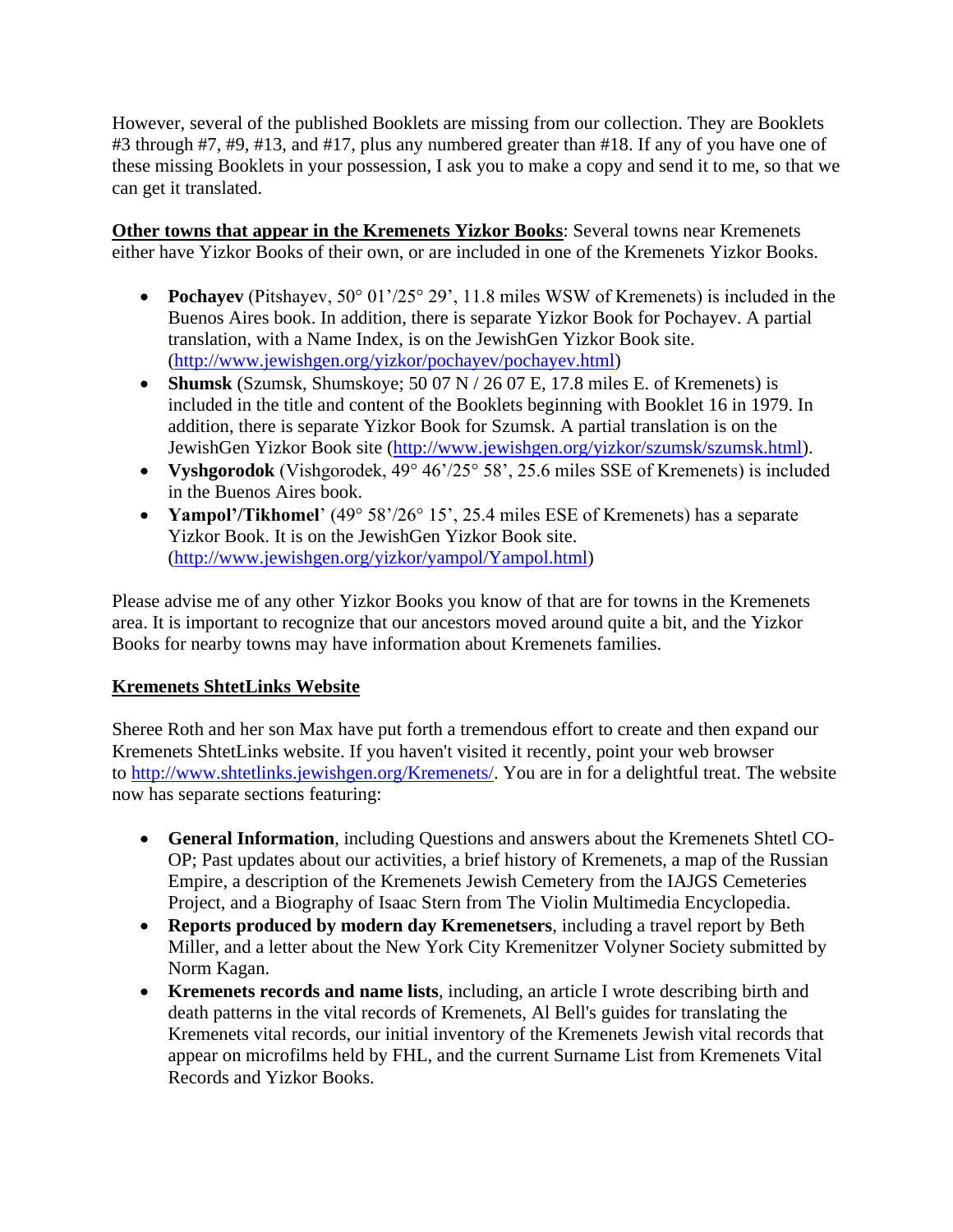- **Translations of the Yizkor Books**. Go here to find web links to our current translations of the Kremenets Yizkor Books.
- **The Kremenets Photo Gallery** now has three sections: (1) Photos of Kremenets, (2) Photos of Kremenetsers, and (3) Do you know these people?

Many thanks to Kremenetsers **Norm Kagan and David Goldenberg** and to Polish photographer **Radek Orski** for donating their photos to the Kremenets Photo Gallery.

If you have travelled to Kremenets and have written about your trip, please submit your report to us so that we can put it on the website. If you can help identify any of the people shown in the Do you know these people? section of our Photo Gallery, please contact Sheree (ssroth@pacbell.net). And if you have photos of Kremenets, please submit them to Sheree so that we can put them on the website.

## **New Activities**

The more we do, the more there is to do! That basic truth applies to our Kremenets activities as well as to other activities we engage in. Let me outline some of the projects on our "to-do" list.

**Kremenets Jewish Cemetery Project**. Remarkably, the Jewish Cemetery in Kremenets has survived. Not only that, the Cemetery includes readable tombstones dating back to the 16th century. The Center for Jewish Art in Jerusalem reports that the old section of the Kremenets Jewish cemetery, although in a "state of deterioration" contains 120 tombstones from the 16th to 18th centuries (50 from the 16th century, and 70 from the 17th and 18th century). They report, "Some of the tombstones are crumbling and engravings [are] legible on seventy-five percent of the remaining tombstones."

As Kremenetsers, this cemetery represents a very important part of our heritage. As a group, I would like to see us commit to a cemetery documentation, restoration, and preservation project. We need to do the following:

- Find out what documentation the Center for Jewish Art in Jerusalem has for the Kremenets and Yampol cemeteries. I have been unsuccessful so far in getting them to give me any information. **We need a volunteer in Israel to go to the Center and determine what documentation and photos they have and how we can obtain copies.**
- Document the cemetery. Get readable photos of all tombtones and translate them. Map the location of each tombstone. This should supplement whatever documentation the Center for Jewish Art already has done.
- Arrange for restoration of the cemetery.
- Arrange for ongoing maintenance of the cemetery.

This will be a major project. **We need a volunteer to manage the Kremenets Jewish Cemetery Project,** and we need volunteers to work on this project. **If you can help, please contact me** [\(rondoctor@earthlink.net\)](mailto:rondoctor@earthlink.net). I will be going to Kremenets in September of this year